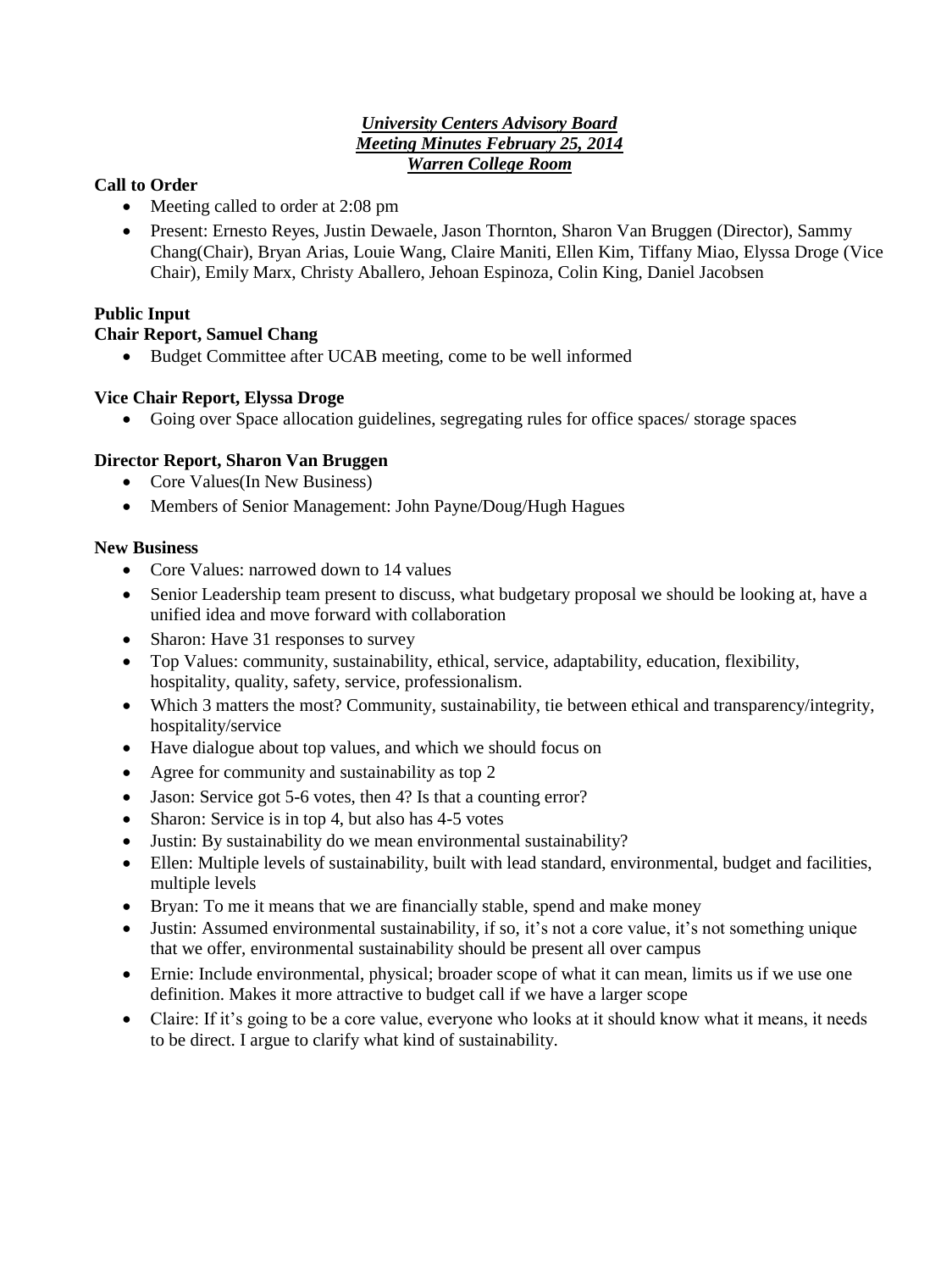- Sammy: Should all realize that it should not be a response of current situation, should be what UCEN serves to students
- Colin: Personally don't think we need to clarify, what sustainability means is that we are using enough resources, regardless of whether its money or environmental impact, but we aren't eliminating resources for future use. Beneficial to be broad
- Tiffany: Serving students specifically, or what?
- Louie: Continue to provide service, it is the source of everything,
- Ellen: Thinking of an environment conducive to gathering, having a sense of place. Heart and Soul, having community be center of campus.
- Emily: I would pick hospitality/ service as 3rd because it's a core aspect of what university centers provides which is unique on campus
- Colin: Second that because our motto is heart and soul, so hospitality is heart, and community is soul
- Claire: Ditto to Colin about hospitality
- Louie: Second
- Yes: 13
- $\bullet$  No: 3
- Abstain: 1
- Ellen: Who said no, can you think of another word?
- Bryan: UCAB should be more for service, not hospitality, how word is interpreted
- Sharon: Might have helped to provide framework for dialogue, this will only help get to the future. Will play into definition. Keep dialoguing to see if words pop up to top. Nothing will be set in stone by end of meeting.
- Justin: Prefer Education/learning as 3rd, because it is a concrete example of service
- John: Broad/ specific definitions get caught up. I prefer safety, quality, operational needs as 3rd since I'm operations. How to bring about a service, flexible and adaptable is a key value looking forward to get prepared for need.
- Sammy: With Justin about education because we are part of a university, learning to be a leader and do things you love.
- Ellen: Also education and learning, one stop mic room, if we are providing services more for students, for education and learning purposes
- Colin: Is this just for UCAB?
- Sharon: UCAB and University Centers based, but will be published, on page of what we represent. It is not only 5-6 things we are funding on. We are not creating it as a funding mechanism. Used to be able to say what matters. We have something to evaluate against. If our value is education and learning, we should fund the room,
- Jason Thornton: Can we make them phrases??
- Sharon: Yes you don't have to pick out 3 words, will be sentences.
- Sammy: Helps with getting that down
- Jehoan: Have we had this conversation with staff? What do they think?
- Sharon: Adaptability and friendliness, hygiene, quality, excellence, cleanliness, enjoyment and fun.
- Claire: Why isn't there a word for growth or building? Community and growth? Services grow through community and leadership.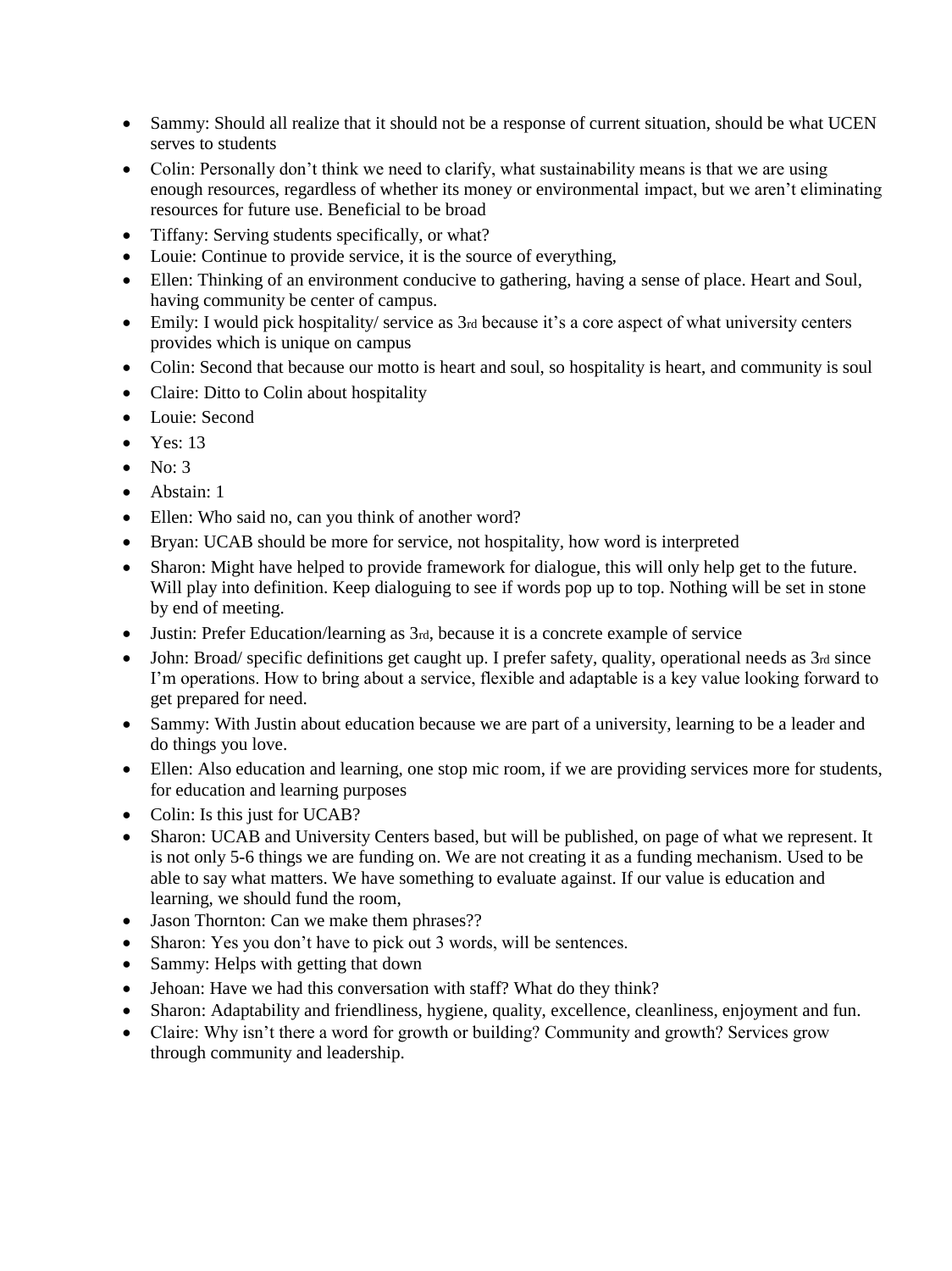- Emily: University Centers is multifaceted, so it stands for many things, feel that end result can be more than 3 so it expresses the breadth of life of centers
- Louie: Sustainability- Keep and maintain students' needs outside of class. Includes hygiene, flexibility, sustainability should include hygiene adaptability and flexibility
- John: Sustainable is flexible
- Colin: Sustainability is a much more passive role whereas adaptability and flexibility is more active. Sustainability is more like maintaining.
- Sammy: Anything else to add about what you think the words mean?
- Sharon: Just the words to talk about or other words to add? Limiting us to 3?
- Sammy: No don't have a top number but what we think is more important
- Emily: Some of the words with 4 votes could be pulled in because it can be related
- Tiffany: Why is it top 3? Cant it be top 5?
- Sammy: Could be if there's a push for it
- Ernie: By limiting to 3, are narrowing the actual services provided so we could do top 5. If we start putting words together it can get messy. Operation standpoint is really crucial. Budgetary or what students need. I would push for top 5
- Colin: I agree
- Sharon: Some words that haven't been brought up. Technology, haven't even addressed on that, engaged in technology so you don't think about it? Staff doesn't always have tools to keep up. Also assessment, but could play that into adaptability and flexibility. Working all together is idea of supportive environment. Could be through education…but words that are missing.
- Ernie: Community because what gets lost in translation: recognition of UC as a whole. Inclusiveness: could be in community…also respect is important
- Jason: Agree about respect, but also professionalism. Technology could go under adaptability.
- Colin: Technology-Cannot do that because can't spend money for high cost and low returns, could go with sustainability like paper saved, but don't see it as a core value.
- Emily: Technology and community connections, apps for major conferences, can start cool app saying what's happening in PC or things to facilitate.
- Sammy: Technology can be used to assist, but is not the main thing university centers supports. Goes with what Colin is saying. Have very different ideas and are trying to assimilate. Respect could also be one. Community and sustainability for sure, and service another thing to be added on?
- Sharon: Like to keep service because it's what we do on the daily.
- Tiffany: Service and Community put in same category?
- Claire: Would still be good to keep service and community separate. If we lump them together we lose something
- Sharon: Community is outcome we are looking for, hospitality and service are deliberate
- Ernie: At the end we are defining what processes are, open to broadness but should not convolute and lose value.
- Sammy: Community, not so many definitions to be interpreted by students?
- Ernie: Should be flexible, but shouldn't overpack it.